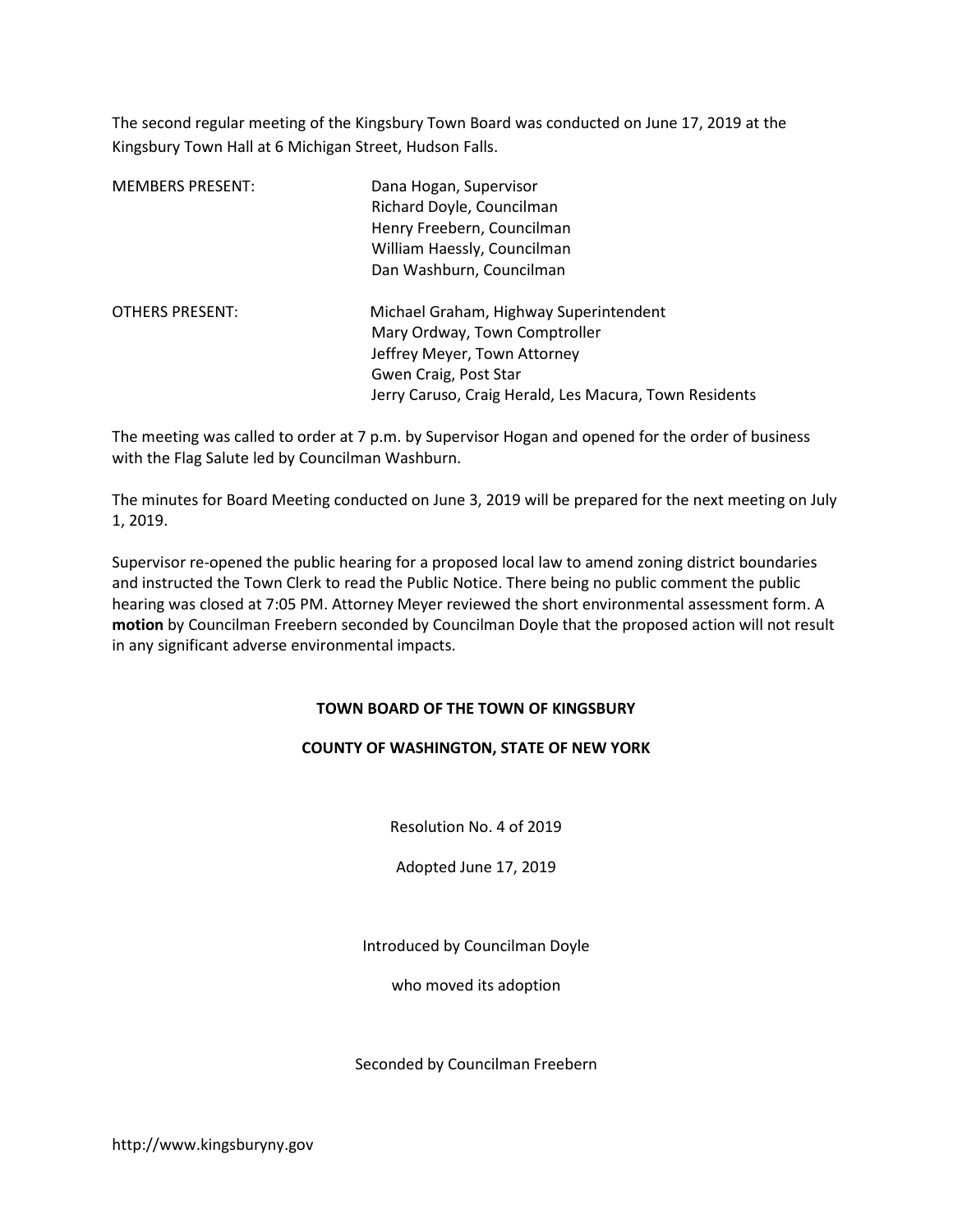#### RESOLUTION ADOPTING PROPOSED LOCAL LAW

# AMENDING THE INDUSTRIAL ZONING DISTRICT CONTAINED IN SECTION A286.1 "ZONING DISTRICT BOUNDARIES" OF THE TOWN CODE OF THE

#### TOWN OF KINGSBURY

WHEREAS, pursuant to Section 10 of Municipal Home Rule Law and Sections 264 and 265 of Town Law, the Town Board of the Town of Kingsbury (the "Town") has the authority to adopt local laws amending the Zoning Local Law of the Town of Kingsbury and the Code of the Town of Kingsbury; and

WHEREAS, the Town Board has consulted with the Planning Board, and the Zoning Administrator, and after due deliberation, finds and determines that certain revisions to the zoning map of the Town of Kingsbury contained in Chapter 280 of the Code of the Town of Kingsbury are necessary and appropriate; and

WHEREAS, the Town Board scheduled a public hearing to be held before the Town Board on June 17, 2019 at 7:00 p.m. at the Offices of the Town of Kingsbury, 6 Michigan Street, Hudson Falls, New York, to hear all interested parties regarding the adoption of a proposed Local Law amending the zoning map contained in Chapter 280 of the Code of the Town of Kingsbury; and

WHEREAS, notice of said public hearing was duly posted and then published in The Post Star, the official newspaper of the Town, pursuant to and in conformance with Section 20 of the Municipal Home Rule Law and Sections 264 and 265 of Town Law; and

WHEREAS, said public hearing was duly held and all parties in attendance were permitted an opportunity to speak on behalf of or in opposition to the proposed Local Law; and

 WHEREAS, the Town Board referred the proposal Local Law to the Washington County Planning Board, and that board's recommendation was found to be a matter of Local Concern; and

WHEREAS, the Town Board after reviewing the Short EAF and taking a hard look at the potential environmental impacts of the proposed Local Law, the Town Board issued a Negative Declaration in

http://www.kingsburyny.gov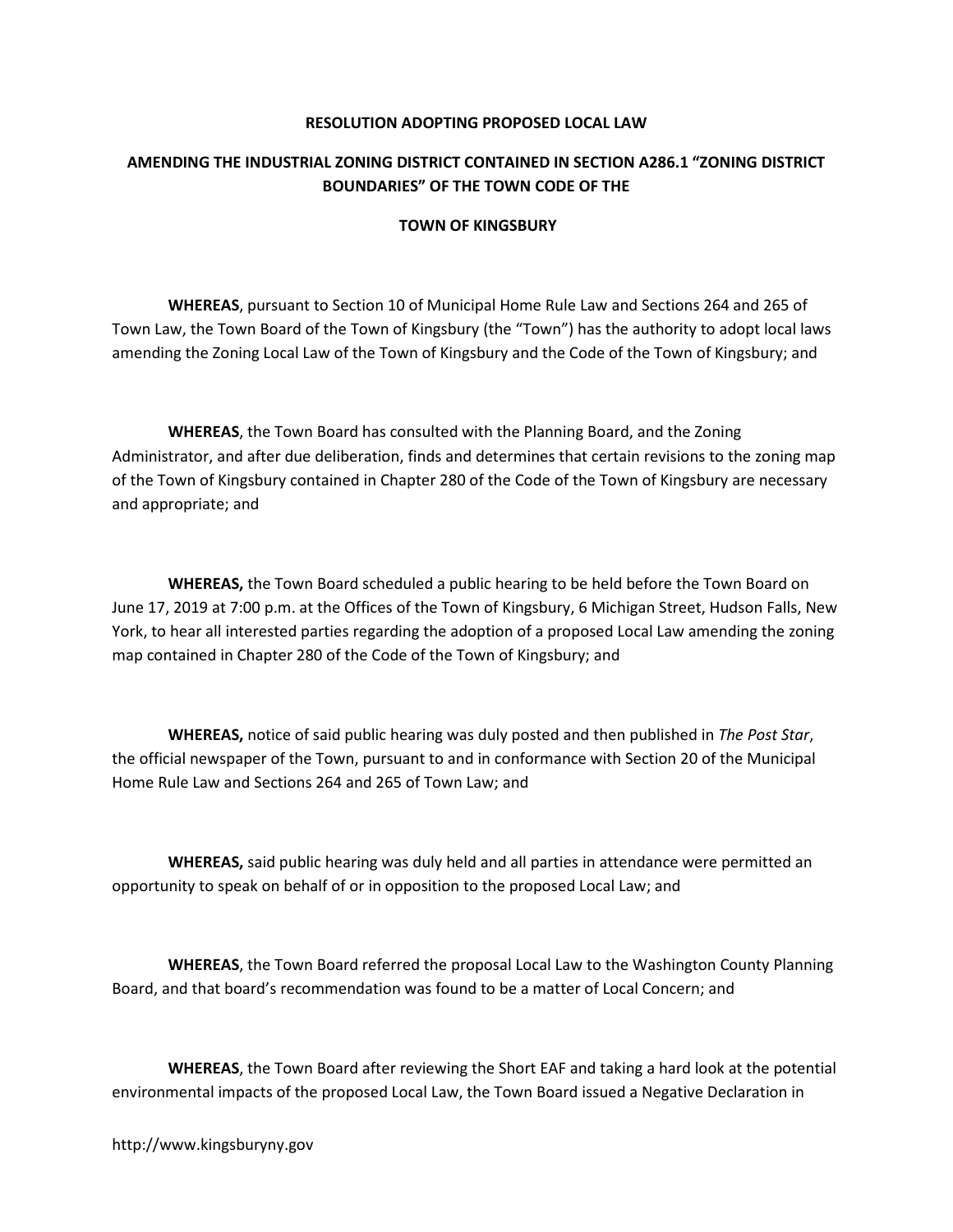connection with its findings pursuant to the State Environmental Quality Review Act ("SEQRA"), as codified under 6 NYCRR Part 617 et. seq., relative to the adoption of the proposed Local Law, whereby the adoption thereof constitutes an Unlisted action that will not have any significant adverse impact upon the environment.

#### NOW, THEREFORE BE IT

RESOLVED, the Board, upon due deliberation of the proposed Local Law and the comments presented at the public hearing, finds that the adoption of the same shall be in the best interests of the Town. The proposed Local Law is designed to expand the industrial district along State Route 196 in accordance with development trends and the existence of the former Washington County Transfer Station being located in this area, which will foster future development; and be it further

RESOLVED, the proposed Local Law is hereby adopted, copies of which are attached hereto and made a part hereof; and be it further

RESOLVED, the Clerk is hereby instructed to publish a copy of the Local Law in The Post Star and to file a certified copy of the Local Law in the Office of the Secretary of State; and be it further

RESOLVED, the Law shall take effect 10 days after publication and upon its filing with the Office of the Secretary of State and filing of an affidavit of publication with the Clerk; and be it further

RESOLVED, this resolution shall take effect immediately.

PRESENT:

Dana Hogan, Supervisor

William Haessly, Councilman

Henry C. Freebern, Councilman

Dan Washburn, Councilman

http://www.kingsburyny.gov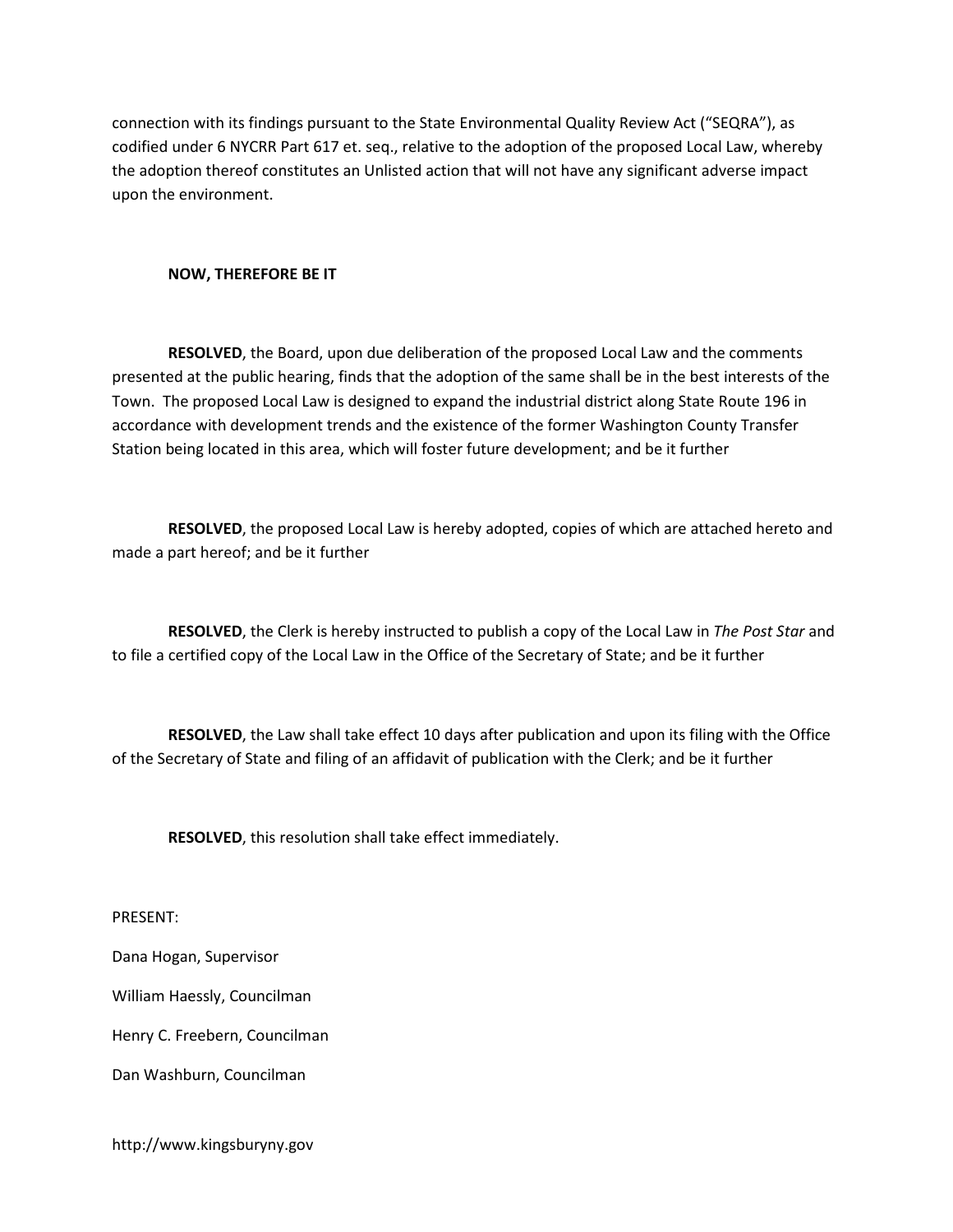Richard J. Doyle, Councilman

AYES: 5

NAYES: 0

ABSENT: 0

{Seal}

Cynthia A. Bardin, Town Clerk

\_\_\_\_\_\_\_\_\_\_\_\_\_\_\_\_\_\_\_\_\_\_

Town of Kingsbury

#### TOWN OF KINGSBURY

### COUNTY OF WASHINGTON, STATE OF NEW YORK

#### LOCAL LAW NO. 3 OF 2019

# LOCAL LAW AMENDING THE INDUSTRIAL ZONING DISTRICT CONTAINED IN SECTION A286-1 "ZONING DISTRICT BOUNDARIES" OF THE TOWN OF KINGSBURY TOWN CODE

Be it enacted by the Town Board of the Town of Town of Kingsbury, as follows:

Section 1. Purpose.

http://www.kingsburyny.gov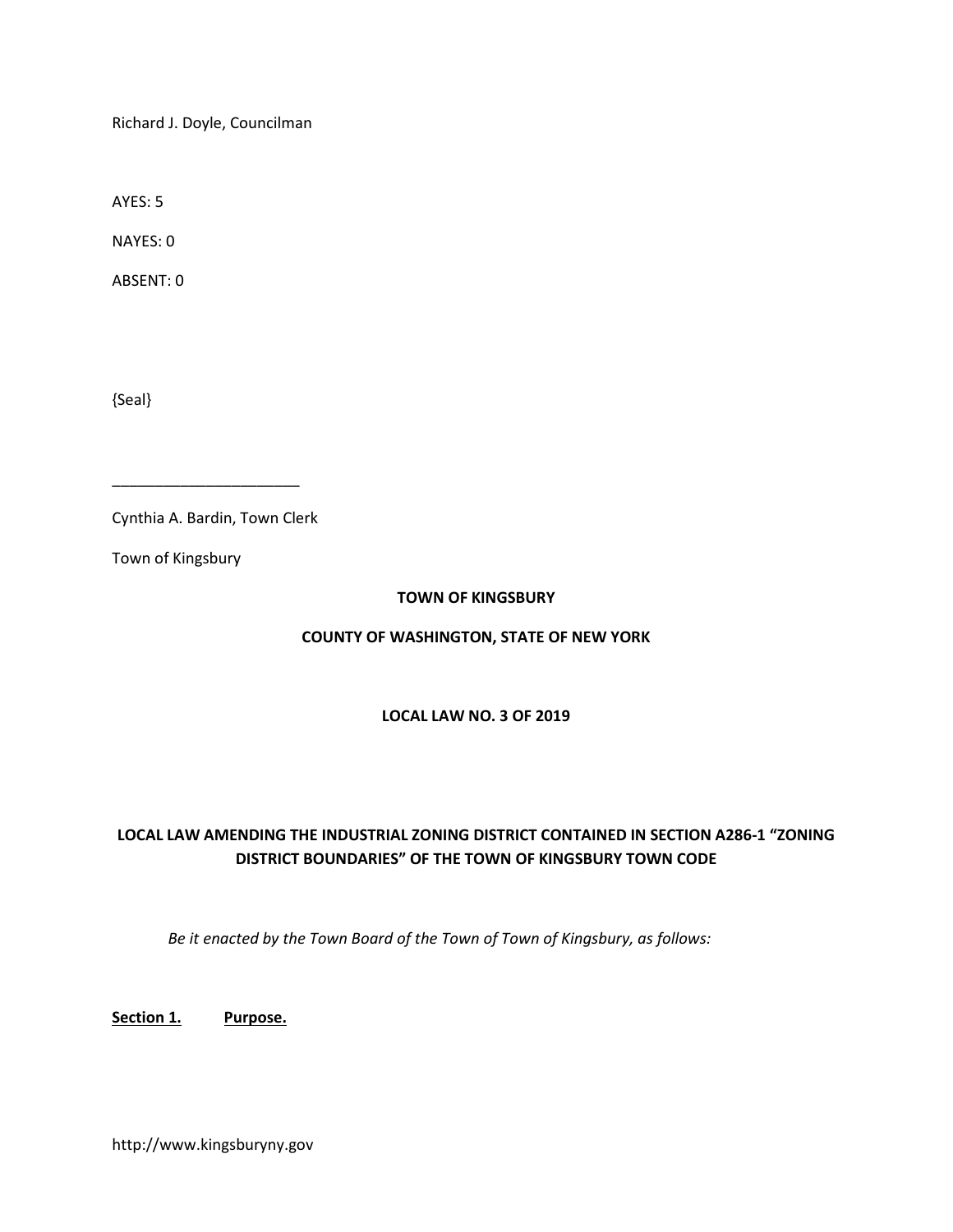To amend the official "Zoning Map of the Town of Kingsbury" by extending the existing Industrial Zone along NYS Route 196 to include existing industrial uses, to encourage additional industrial uses and to bring uniformity in this area.

### Section 2. Zoning District Boundaries.

a. Section A286-1(G) shall be amended as follows:

(2) This zone shall extend two hundred feet along the southern side of NYS Route 196 from the centerline of County Route 42 to the center of Wood Creek as the same winds and turns.

# Section 3. Map Amendment.

The location and boundaries of said IND Zone is hereby confirmed and shall be depicted on the Zoning Map of the Town of Kingsbury and is hereby made a part of this chapter and made available at the Office of the Town Clerk.

# Section 4. Severability

 If any clause, sentence, paragraph, subdivision, section, or part of this Local Law or the application thereof to any person, individual, corporation, firm, partnership, entity, or circumstance shall be adjudged by any court of competent jurisdiction to be invalid or unconstitutional, such order or judgment shall not affect, impair or invalidate the remainder thereof, but shall be confined in its operation to the clause, sentence, paragraph, subdivision, section, or part of this Local Law, or in its application to the person, individual, corporation, firm, partnership, entity, or circumstance directly involved in the controversy in which such order or judgment shall be rendered.

# Section 5. Effective Date.

This Local Law shall take effect 10 days after publication and upon its filing with the Office of the Secretary of State and filing of an affidavit of publication with the Town Clerk.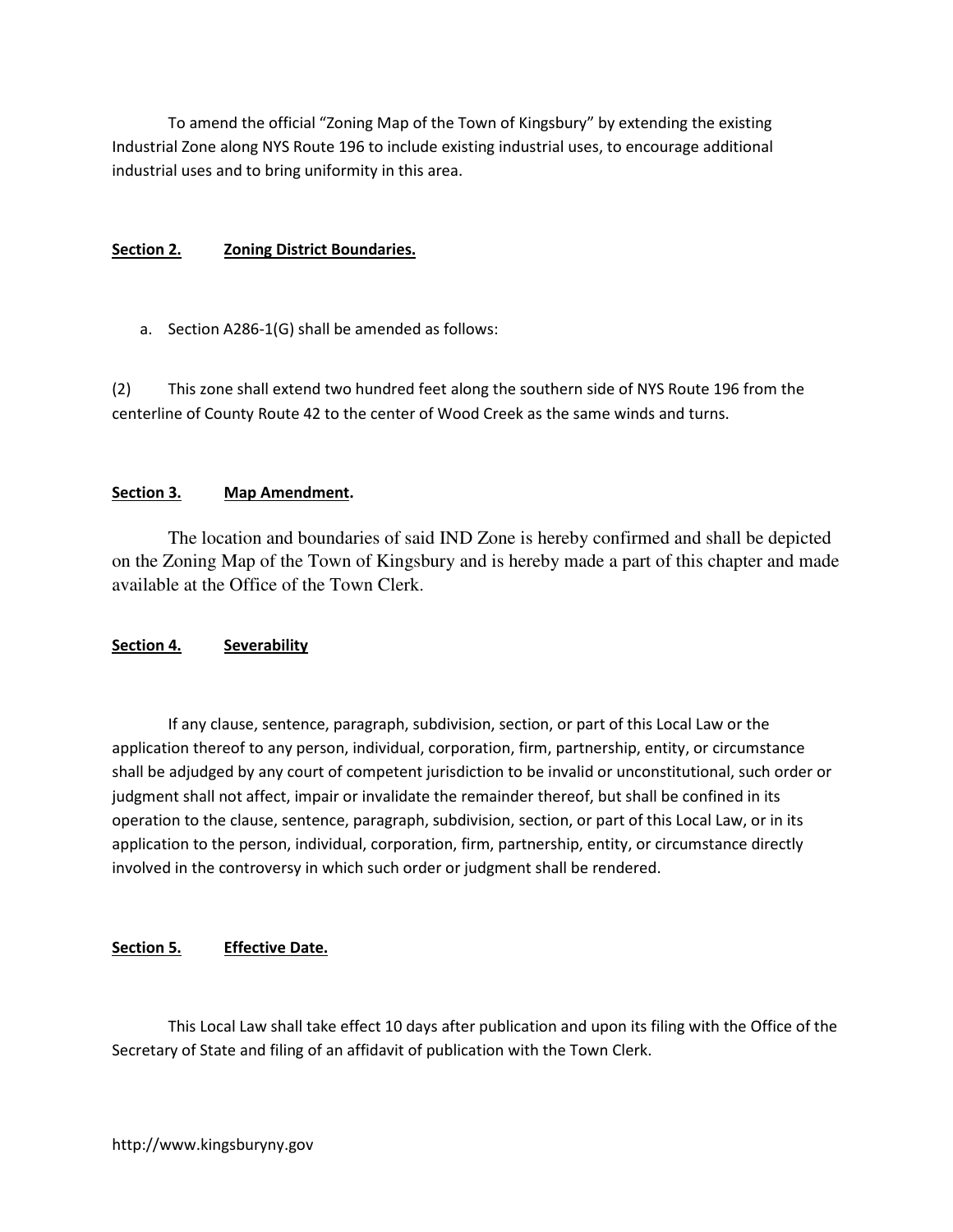Superintendent of Highways Michael Graham introduced Ruben and Danna Ellsworth. Mr. Graham explained the Ellsworth's are looking into the possibility of a right-of-way through a pit that is owned by the Town of Kingsbury. Mr. Ellsworth provided maps of the pit and the surrounding area and explained they had purchased two parcels from Washington County approximately two years ago and would like to mine on the property. Mr. Ellsworth could gain access to the purchased property on Rocky Way, but prefers not to disturb the residents on that road with the truck traffic. Mr. Ellsworth explained they would maintain the right of way. A discussion followed. The Supervisor suggested the Highway Committee, Councilman Washburn and Councilman Freebern, meet with Superintendent of Highways, Michael Graham to develop a plan of action.

Supervisor Hogan appointed Rebecca Pomainville to the positions of Budget Officer and Accounting Officer, effective on July 1, 2019, upon the retirement of Mary Ordway. Councilman Doyle will assist in the budget process.

A motion by Councilman Freebern seconded by Councilman Washburn and carried by a vote of 5 ayes for Rebecca Pomainville to be the primary administrator of the Town of Kingsbury's Business Online Banking. (Agreement attached)

Supervisor Hogan reported Councilman Washburn has been working with the Chazen Companies on a proposal for professional services associated with the Town's sanitary sewer infrastructure. Chazen would develop a comprehensive map of the existing sanitary sewer system. A **motion** by Councilman Freebern seconded by Councilman Washburn and carried by a vote of 5 ayes to proceed with the Professional Services Proposal from the Chazen Companies with a budget of \$5,000.00.

LEGAL UPDATE:

Attorney Meyer requested an executive session.

# TOWN CLERK REPORT:

The scanning project will be complete on time with the deadline being June 28, 2019. Seventy-three boxes are complete; ninety must be complete on the deadline.

# ENFORCEMENT & DOG CONTROL OFFICER REPORT:

Todd Humiston is attending a Code Enforcement conference at Valhalla.

### HIGHWAY SUPERINTENDENT REPORT:

Michael Graham reported the shoulders on the newly paved roads are complete. On Monday July 8, 2019 Wait Road will be closed for approximately two weeks to install a culvert. Supervisor Hogan asked what formal procedure was used to notify police, etc. of a road closing. Mr. Graham stated he would contact Washington County Patrol, the school district and the nearby residents.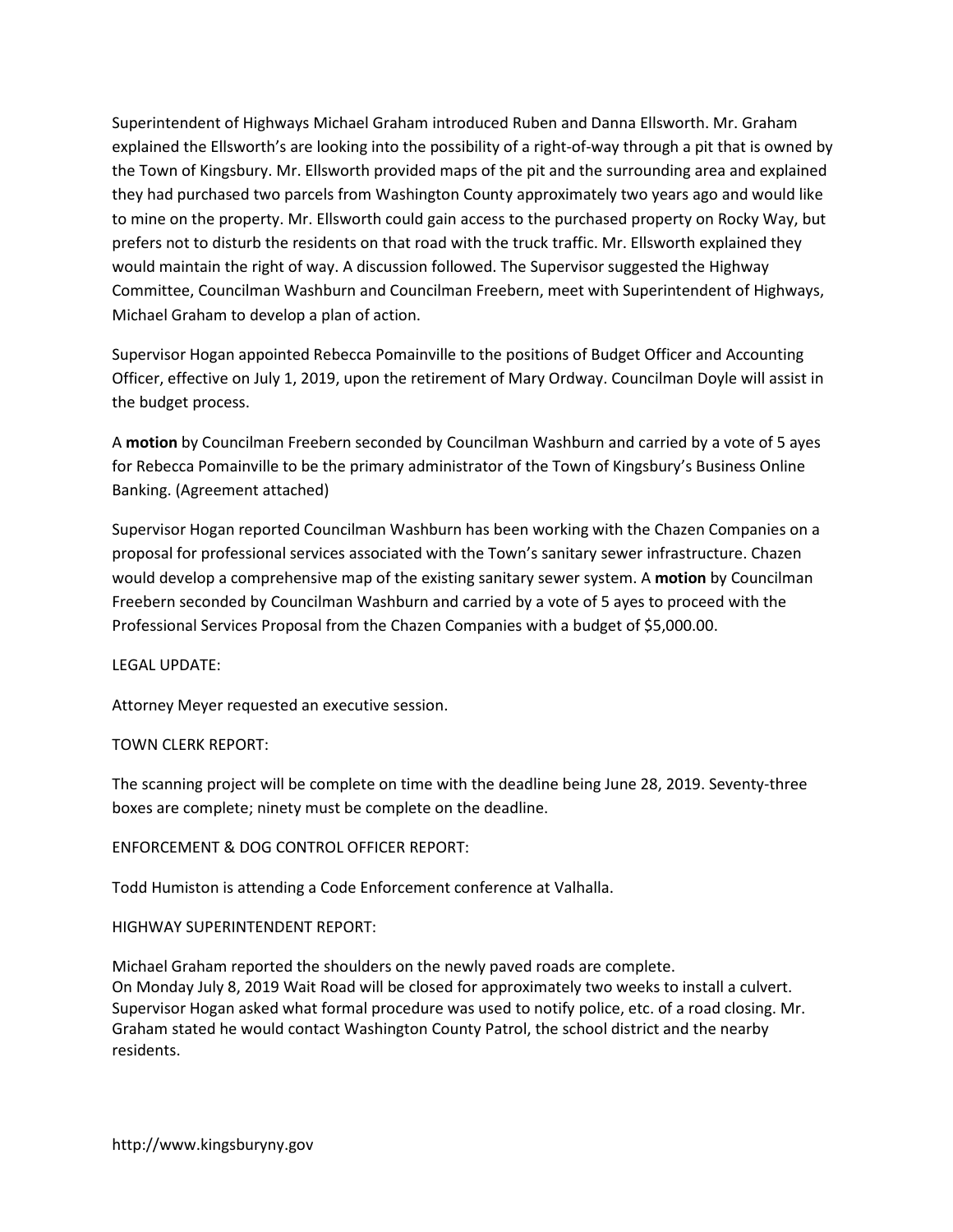### COUNCILMAN REPORT:

Councilman Washburn attended the announcement at Derby Park where the Moran brothers kicked in \$500,000.00 towards the renovation of the park. He commented it was a well-attended event and is great for the community.

#### SUPERVISOR REPORT:

Supervisor Hogan had a conference call in regard to the sinkhole on Burgoyne Avenue. The status has been changed from "emergency site" to "construction site" and they are currently evaluating options. Mayor Barton reported there has been a drop in business at Lewis' Market and requested they look at the site with a 24/7 approach and not drag it out. The site is being assessed and another conference call is scheduled for Friday.

Supervisor Hogan received correspondence from a resident on Bentley Road who is concerned with speeding traffic and a request to consider a reduction in the speed limit. Supervisor Hogan and Highway Superintendent conducted a conference call with the resident. The Sheriff Department and the State Police will patrol the area. A motion by Councilman Washburn seconded by Councilman Freebern and carried by a vote of 5 ayes giving Highway Superintendent Michael Graham permission to request a reduction in the speed limit on Bentley Road to the NYS Department of Transportation.

Supervisor Hogan reported he had been advised that Front Porch Forum is up and running, 50 Town of Kingsbury residents need to register before it will become a live site. The Front Porch Forum mission is to help neighbors connect and build community.

Supervisor Hogan announced Mary Ordway was attending her last public meeting with the Town of Kingsbury and has done a phenomenal job for the taxpayers.

### WRITTEN REPORTS:

A **motion** by Councilman Freebern seconded by Councilman Doyle and carried by a vote of 5ayes to accept the reports of certain officers for the month of May as follows: Dog Control Officer: Complaints/Calls 29; Seizures 1: Unlicensed Dogs 7: Mileage 669 with 40 to Fort Edward & 86 to Fort Ann Town Clerk: Paid to EnCon \$524.33; Paid to Supervisor \$2,416.37; Paid to the Village of Hudson Falls \$170.00; Paid to Ag & Markets for Population Control \$126.00

### PUBLIC COMMENT:

 Jerry Caruso asked the location of the Town pit. Superintendent of Highways Michael Graham explained the pit is located off from Tripoli Road.

Craig Herald asked about the amendment to the industrial zoning district. Supervisor Hogan explained there will be no impact or change for him, things will remain the same.